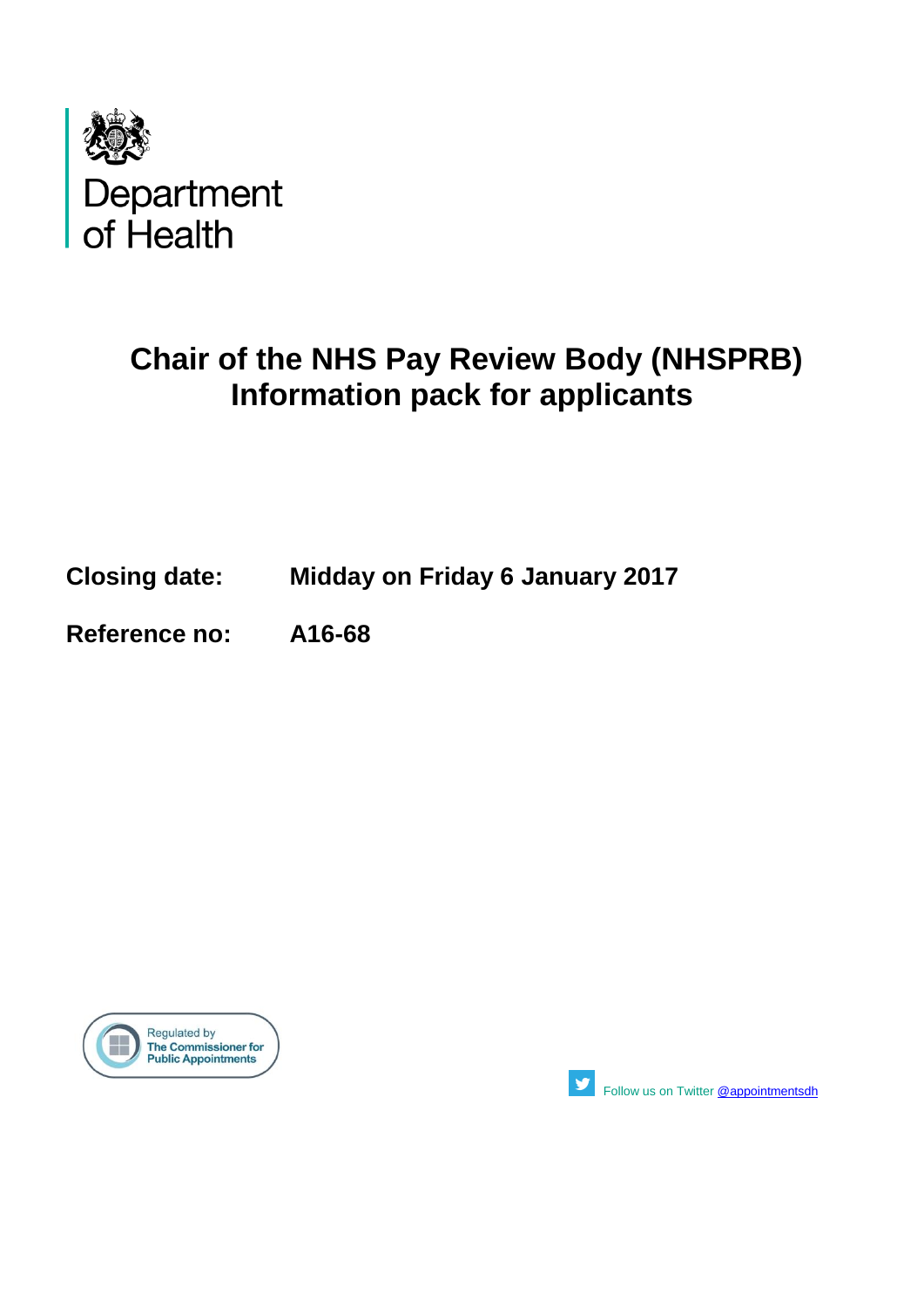## **Contents**

**Page**

Making an Application

Annex A: The role of and responsibilities of the Chair

Annex B: The role of the NHSPRB

Annex C: The selection process

Annex D: How we will manage your personal information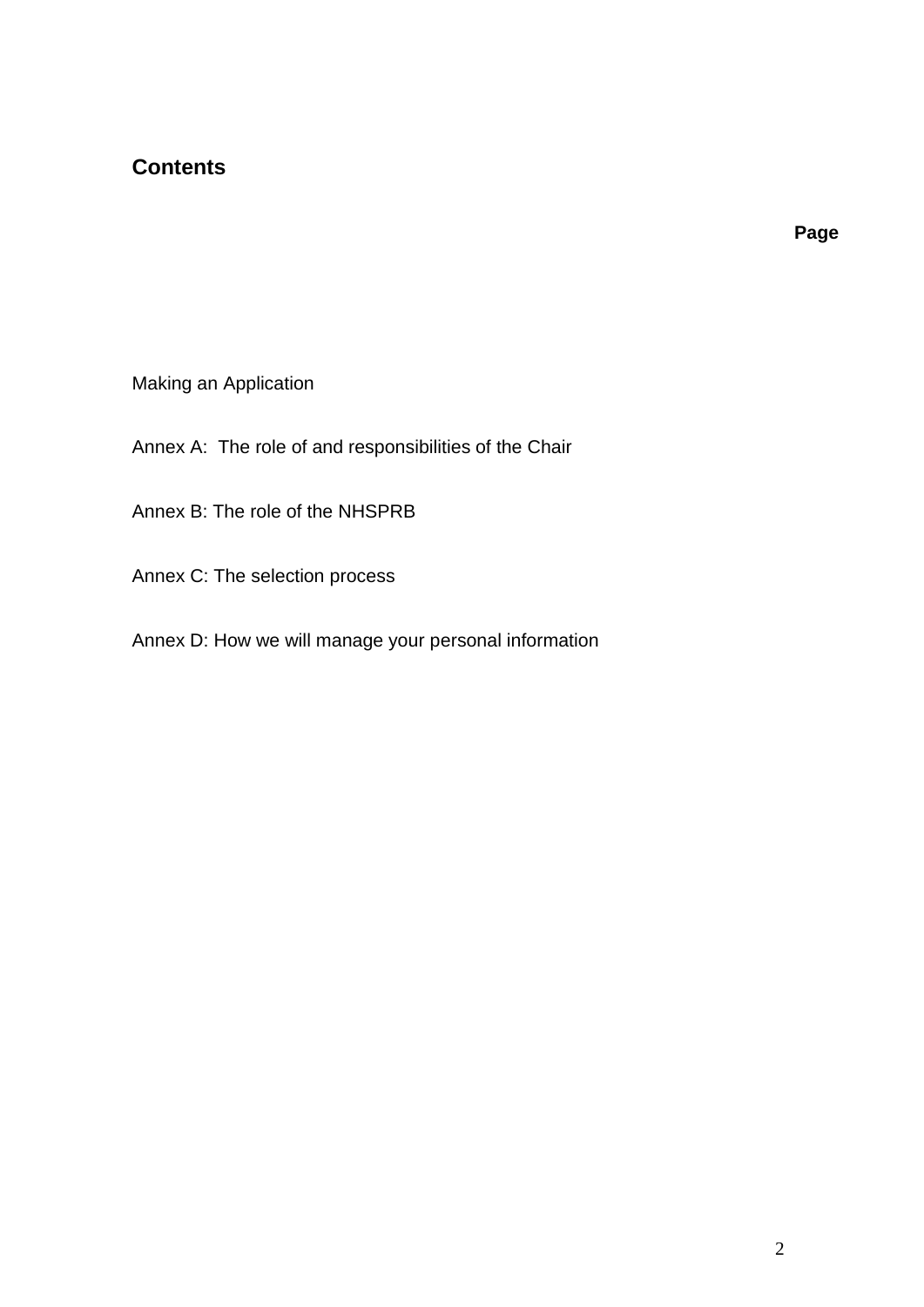## **Chair of the NHSPRB (A16-68)**

#### **Making an application**

Thank you for your interest in the appointment of the chair of NHSPRB. The attached Annexes provide details on the role of the chair and the person specification, the role and responsibilities of NHSPRB and the selection process.

To make an application please send a CV, supporting letter and completed monitoring form (attached) to the address below:

[appointments.team@dh.gsi.gov.uk](mailto:appointments.team@dh.gsi.gov.uk) quoting the reference in the subject field, or post to: Alex Staples, Department of Health, Richmond House, 79 Whitehall, London SW1A 2NS. Applications must be received by **midday on Friday 6 January.**

In making an application please note the following:

#### **Supporting letter**

The supporting letter is your opportunity to demonstrate how you meet each of the criteria set out in the person specification. How you choose to present the information is up to you. However, you should aim to provide detailed examples that demonstrate how your knowledge and experience matches each of the criteria, and which describe what your role was in achieving a specific result. It will also benefit the selection panel if you can be clear which particular evidence you provide relates to which criteria. Providing separate paragraphs in relation to each criterion is common practice. Please write all acronyms in full first.

Please ensure your full name, the role to which you are applying and the corresponding reference number for the post are clearly noted at the top of your letter.

Please limit your letter to two pages, and type or write clearly in black ink.

#### Declaration of interests and ensuring public confidence

If you have any business or personal interests that might be relevant to the work of NHSPRB and which could lead to a real or perceived conflict of interest were you to be appointed, please provide details in your supporting letter. Given the nature of public appointments, it is important that those appointed as members of public bodies maintain the confidence of the public and Government. If there are any issues in your personal or professional history that could be misconstrued, cause embarrassment to Ministers or the NHSPRB or cause wider public confidence to be jeopardised, it is important that you bring them to the attention of the assessment panel. The panel may explore any such issues with you before they make a recommendation on the appointment. In considering potential issues, you should also reflect on any public statements you have made, including through social media.

Failure to disclose such information could result in an appointment being terminated. Also, please refer to the Eligibility Criteria for appointment section in Annex A.

**CV**

Please ensure your CV includes:

 your full name, title, home address, personal contact telephone numbers (land line and mobile) and personal email address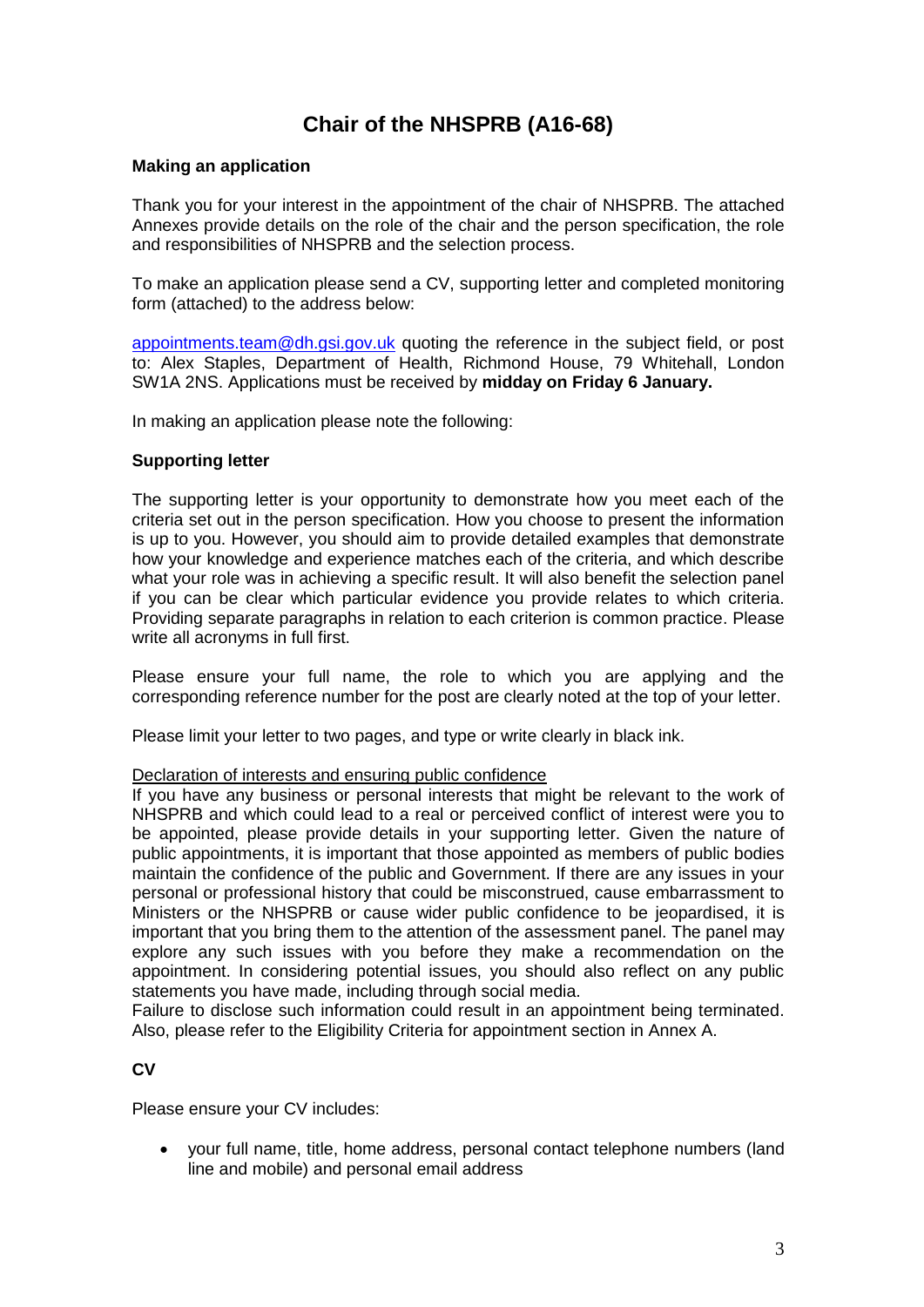- similar contact details for two referees who will support your application. One referee should be the person to whom you are/were accountable in your current/most recent appointment or position of employment. Please indicate the relationship of each referee to you. References will be requested for shortlisted candidates prior to interview
- brief details of your current or most recent post and the dates you occupied this role. Please identify any past or present Ministerial appointments.

#### **Monitoring form**

Please complete the monitoring form. Diversity monitoring information will not be seen by the panel assessing your application.

#### **Guaranteed Interview Scheme**

The Department of Health operates a Guaranteed Interview Scheme (GIS) for disabled people. The Equality Act 2010 defines a person as disabled if they have a physical or mental impairment and the impairment has a substantial and long term adverse effect on their ability to carry out normal day to day activities. Under the GIS a disabled candidate will be selected for interview if they meet the **essential criteria** for the post.

If you wish to apply under the GIS please complete the GIS form and return it with your application.

All applications will be acknowledged by email after the closing date.

#### **Indicative timetable**

| Closing date:          | Midday on Friday 6 January 2017 |
|------------------------|---------------------------------|
| Shortlisting complete: | Thursday 12 January 2017        |
| Interviews held:       | Friday 27 January 2017          |

#### **Key facts about the post**

| Location:        | London                                                     |
|------------------|------------------------------------------------------------|
| Remuneration:    | £350 per day for preparation and attendance of<br>meetings |
| Time Commitment: | 15 meetings per year                                       |

#### **Contacts**:

For further information regarding the selection process, please contact:

Alex Staples Appointments Team Tel: 0207 210 2713 Email: [alex.staples@dh.gsi.gov.uk](mailto:alex.staples@dh.gsi.gov.uk)

For further information regarding the role of the NHSPRB and the role of Chair please contact: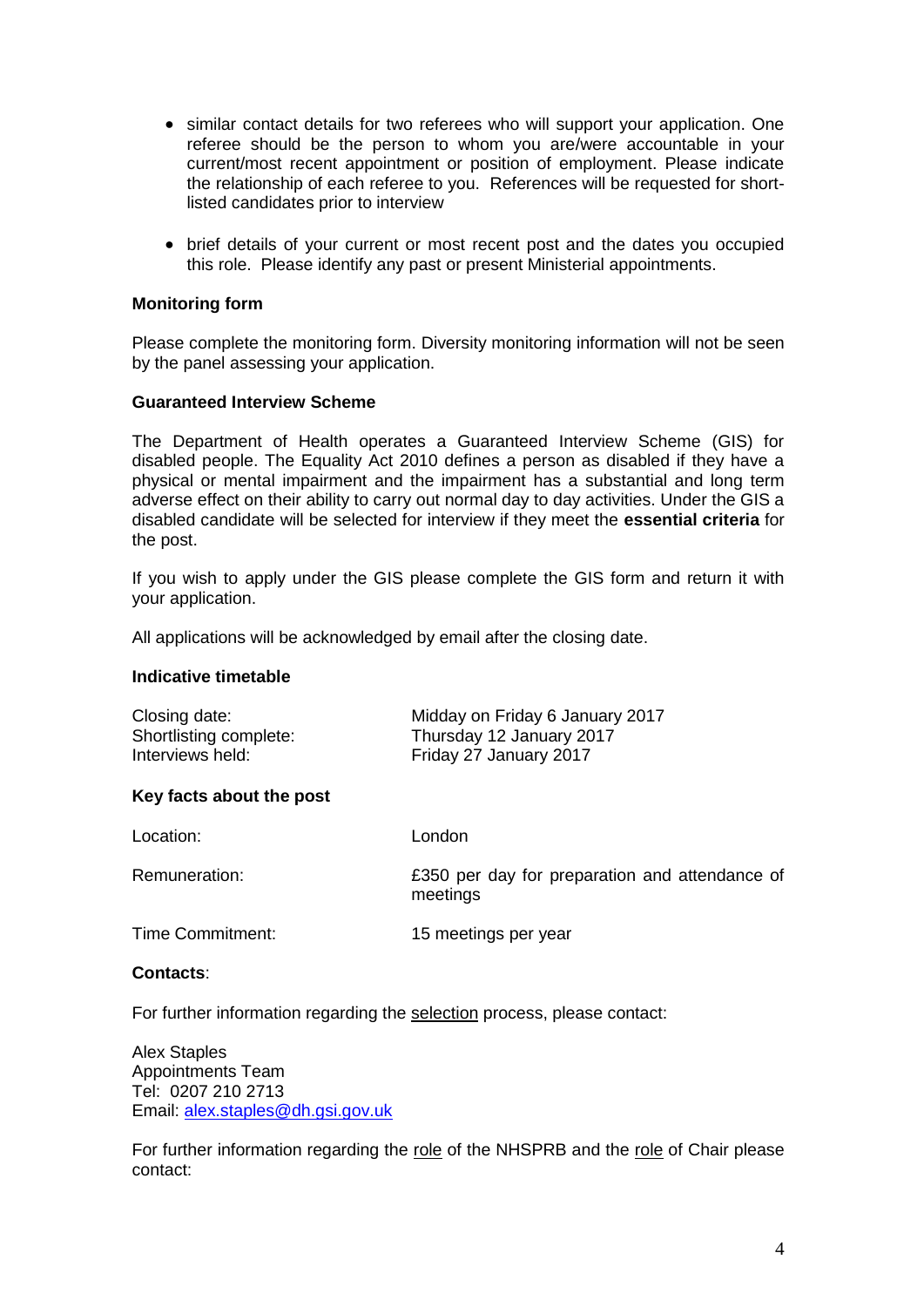Martin Williams, Director, Office of Manpower Economics Tel: 020 7211 8109 Email: 07920 212 664

The Department of Health has appointed Odgers Berndtson to provide executive search support to this recruitment campaign. For an informal discussion about the role, please contact:

Carmel Gibbons Tel: 020 7529 1128 Email: [Carmel.Gibbons@odgersberndtson.com](mailto:Carmel.Gibbons@odgersberndtson.com)

Or Donna Fendick, PA to Carmel Gibbons Tel: 020 7529 6314 Email: [Donna.Fendick@odgersberndtson.com](mailto:Donna.Fendick@odgersberndtson.com)

Please quote reference A16-68 on all correspondence.

If you choose to apply, we would like to thank you in advance for your time and effort in making an application.

#### **Feedback**

The Commissioner for Public Appointments would like to find out what you think of the public appointments process. If you make an application, the Commissioner would appreciate a few minutes of your time to complete this survey: <http://publicappointmentscommissioner.independent.gov.uk/candidate-survey/>

Your response will be anonymous and will inform the Commissioner's ongoing work with Government Departments to improve the public appointments process.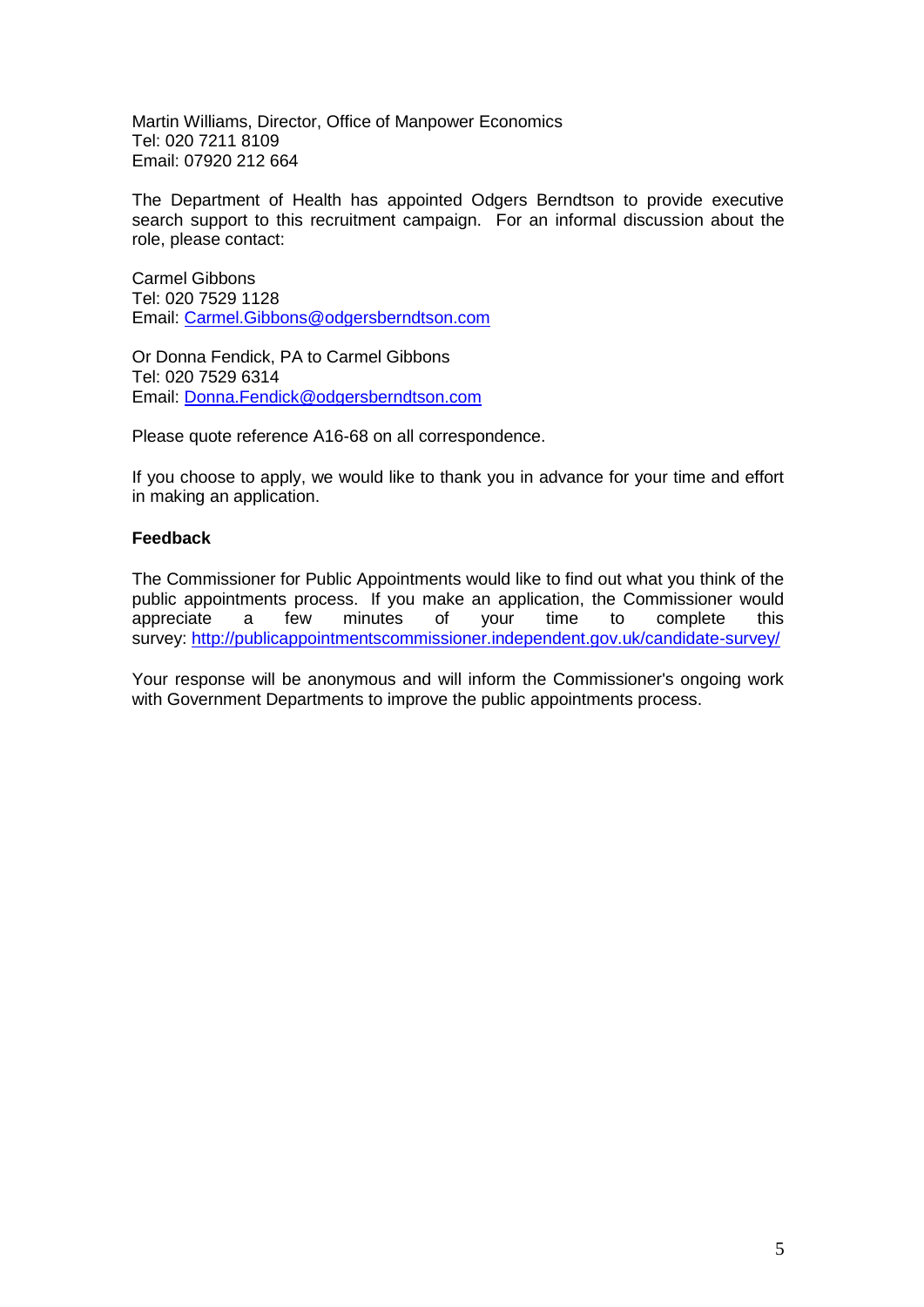### **Appointment of the Chair of the NHSPRB**

#### **Role and responsibilities of the Chair of the NHSPRB**

To play a key part in assessing the evidence of the Government, organisations representing the NHS, and organisations representing NHS staff, and making annual independent recommendations to the Government on the remuneration of all staff paid under Agenda for Change and employed in the National Health Service. Specifically:

- using your own experience and expertise, contribute to the effective understanding, analysis and challenge of evidence from stakeholders and wider sources;
- monitor developments in the NHS and bring insights on the issues facing the NHS to Review Body discussions;
- working collaboratively and constructively with colleagues, guide the Review Body to agree its overall approach and key recommendations; and to shape the draft report;
- effectively represent the NHSPRB in meetings with stakeholders (oral evidence and informal contacts) and with NHSPRB staff on visits to Trusts and Health Boards.

#### **Qualities required for the role of the NHSPRB Chair**

To be considered, you must be able to demonstrate that you have the qualities, skills and experience to meet all the essential criteria for appointment.

#### **Essential Criteria**

- ability to effectively chair high level meetings and motivate Review Body members;
- ability to provide strong strategic leadership to the Review Body and guide the work of the independent secretariat, demonstrated by a significant record of achievement in senior leadership roles in a complex organisation;
- ability to think strategically and to exercise sound independent judgement on complex and sensitive issues;
- ability to analyse and interpret detailed information, for example detailed policy proposals or statistical information;
- ability to gain respect and keep the confidence of others, including Ministers, senior Government officials, and representatives of employer and employee interests, through effective communication and influencing skills:
- demonstrate a sound understanding of, and commitment to, public service values.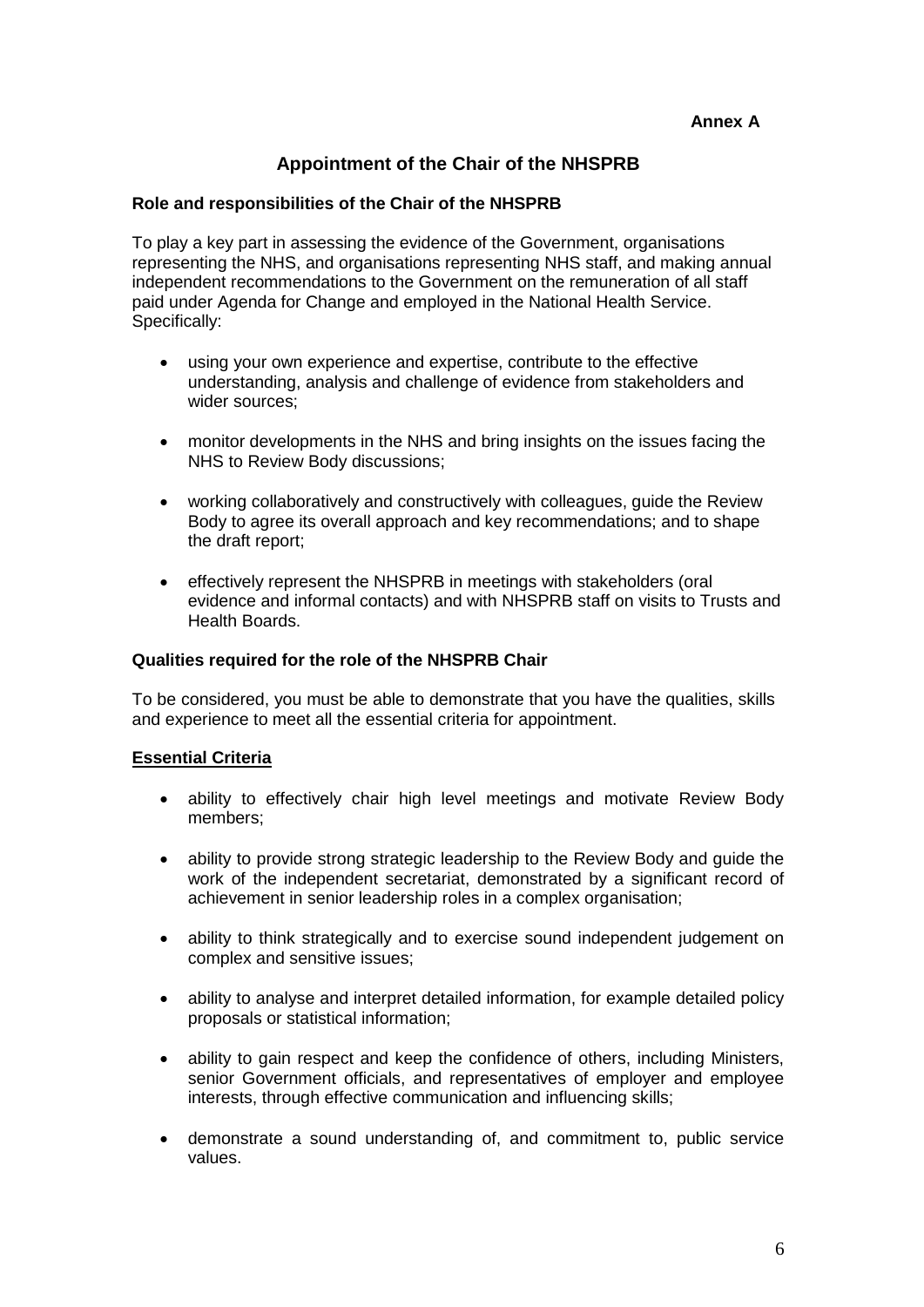#### **Remuneration**

- £350 per day for preparation and attendance of meetings
- remuneration is taxable, and subject to National Insurance contributions, both of which will be deducted at source under PAYE before you are paid. Remuneration is not pensionable
- vou may claim travel and subsistence expenses, which are properly and necessarily incurred in carrying out your role and responsibilities as the Chair of the NHSPRB, in line with travel and subsistence policy and rates for the NHSPRB. A copy of the policy and rates can be obtained from NHSPRB

#### **Time commitment**

15 meetings per year

#### **Tenure of office**

The Secretary of State determines the length of the appointment, which will be for up to a maximum of 4 years.

#### **Accountability**

The NHSPRB chair is appointed by the Prime Minister, and will be accountable to the Secretary of State for Health via a senior Departmental official for carrying out their duties and for their performance.

#### **Eligibility criteria**

There are circumstances in which an individual may not be considered for appointment. They include:

- a) persons who have received a prison sentence or suspended sentence of 3 months or more in the last 5 years
- b) persons who are the subject of a bankruptcy restrictions order or interim order, or a debt relief order or interim debt relief order under Schedule 4ZB to the Insolvency Act 1986
- c) persons who have had an earlier term of appointment with a health service body terminated on the grounds
	- i. that it was not conducive to the interests or good management of the body that the person should continue to hold office
	- ii. that the person failed to attend a meeting of the body on three consecutive occasions
	- iii. that the person failed to declare a pecuniary interest or withdraw from consideration of a matter in respect of which the person had a pecuniary interest
	- iv. of misconduct or failure to carry out the person's duties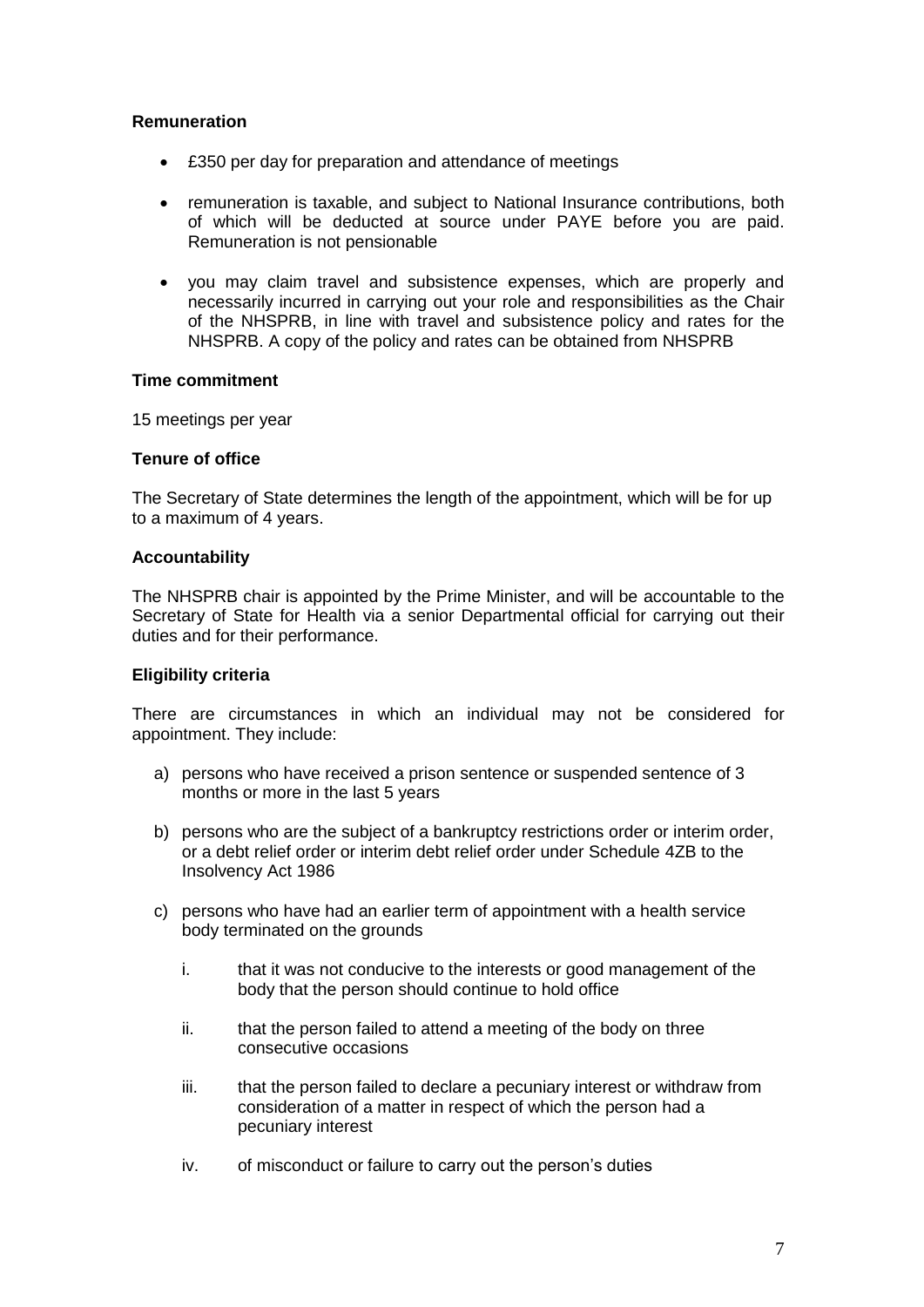- d) anyone who is under a disqualification order under the Company Directors Disqualification Act 1986; or
- e) anyone who has been removed from trusteeship of a charity.

Further advice about the eligibility criteria can be provided by contacting Alex Staples on 020 7210 2713.

#### **Conflict of Interests**

You should particularly note the requirement for you to declare any private interests which may, or may be perceived to, conflict with the role and responsibilities as the Chair of the NHSPRB, including any business interests and positions of authority outside of the role in the NHSPRB.

If appointed, you will also be required to declare these interests on appointment which will be entered into a register which is available to the public.

#### **Standards in public life**

You will be expected to demonstrate high standards of corporate and personal conduct. All successful candidates will be asked to subscribe to the *Code of Conduct for Board Members of Public Bodies,* you can access this document at: [http://www.bl.uk/aboutus/governance/blboard/Board%20Code%20of%20Practice%20](http://www.bl.uk/aboutus/governance/blboard/Board%20Code%20of%20Practice%202011.pdf) [2011.pdf](http://www.bl.uk/aboutus/governance/blboard/Board%20Code%20of%20Practice%202011.pdf)

#### **Diversity and equality of opportunity**

The Department of Health values and promotes diversity and encourage applications from all sections of the community.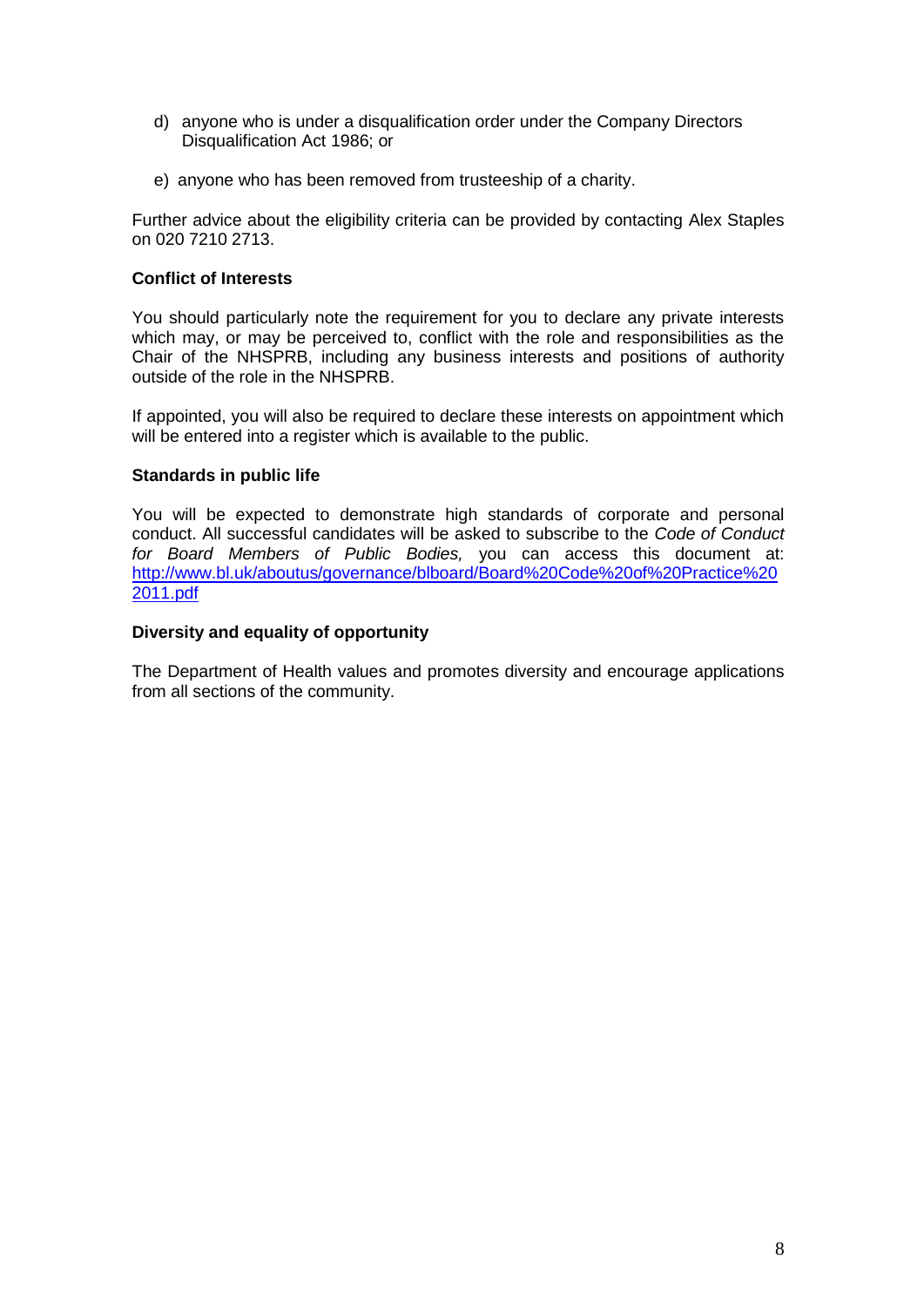#### **NHSPRB role and responsibilities**

The NHS Pay Review Body (NHSPRB) is independent, and is responsible for:

- making recommendations on the pay of all staff paid under Agenda for Change (NHS staff pay and grading system) and employed in the NHS across the UK, (with the exception of doctors, dentists and very senior managers), a remit covering around 1 million staff and a pay bill of around £36 billion
- conducting research on pay and related matters
- visiting Trusts and Health Boards to meet staff and managers to gather information and views on pay and related issues.

The Review Body may also be asked to consider other specific issues.

When reaching its recommendations, the Review Body is required to take careful account of the economic and other evidence submitted by the Government, Trade Unions, representatives of NHS employers and others. In assessing the evidence, the Review Body is required to consider:

- the need to recruit, retain and motivate suitably able and qualified staff
- regional/local variations in labour markets and their effects on the recruitment and retention of staff
- the funds available to the health departments as set out in the government's departmental expenditure limits
- the government's inflation target
- the principle of equal pay for work of equal value in the NHS
- the overall strategy that the NHS should place patients at the heart of all it does and the mechanisms by which that is to be achieved
- the legal obligations on the NHS, including anti-discrimination legislation regarding age, gender, race, sexual orientation, religion and belief and disability.

The Review Body recommendations and reports are submitted to:

- The Prime Minister and the Secretary of State for Health
- The First Minister and the Cabinet Secretary for Health and Wellbeing in Scotland
- The First Minister and the Minister for Health and Social Services in the National Assembly for Wales
- The First Minister, Deputy First Minister and the Minister for Health, Social Services and Public Safety of the Northern Ireland Executive.

The secretariat is provided by the Office of Manpower Economics.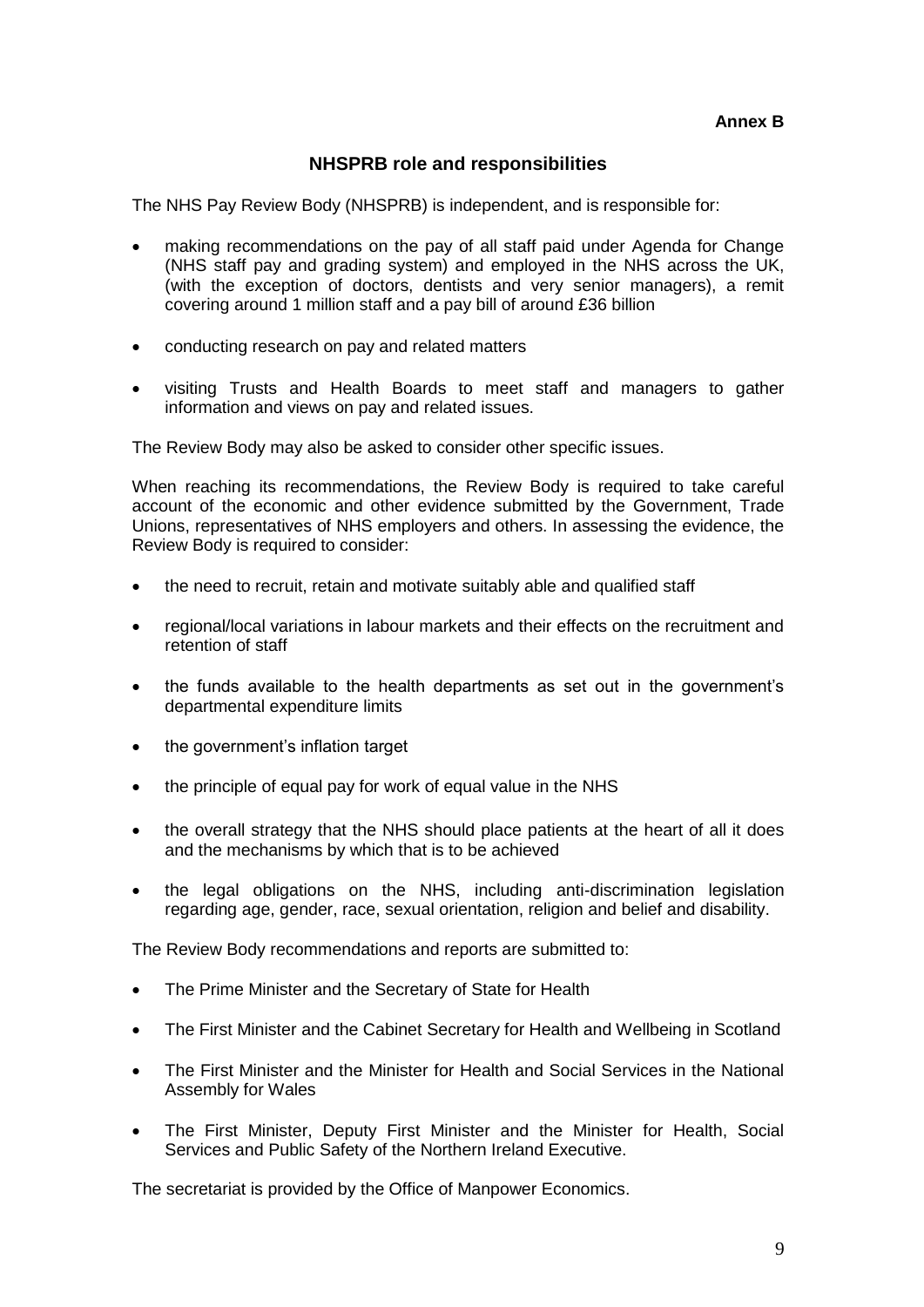#### **The selection process**

The Appointments Team will deal with your application as quickly as possible and will advise you of the likely timetable at each stage. After the closing date for applications:

- the advisory assessment panel will assess candidates' CVs and supporting letters to determine who it believes best meet the criteria for the role, and who will be invited to interview. The panel will rely only on the information you provide in your CV and letter to assess whether you have the skills and experience required. Please ensure that you provide evidence to support how you meet all of the essential criteria
- the advisory assessment panel will comprise Margaret Scott, Public Appointments Assessor, Office of the Commissioner for Public Appointments; Tim Sands, Deputy Director, Pay Pensions and Employment Services, Department of Health; Martin Williams, Director, Office of Manpower Economics; Will Garton, Deputy Director, Health and Social Care, HM Treasury; and Stella Pantelides as the independent panel member. If for any reason the membership of the panel changes we will be transparent on the change.
- your application may be "long-listed", subject to the volume of applications received, before it is passed to the shortlisting panel for consideration. You should be aware that in this situation, your application might not be considered in full by all of the panel
- we anticipate that by Thursday 12 January the panel will have decided who will be invited for interview on Friday 27 January.
- the panel will select for interview only the strongest applicants who it feels have demonstrated that they best meet the criteria set out in the person specification. However, if you have applied under the GIS and you meet all of the essential criteria, then you will also be invited for interview
- if you are invited to interview and you are unable to attend on the set date then an alternative date can only be offered at the discretion of the panel
- the Appointments Team will write to let you know whether or not you have been invited to be interviewed. It is our intention that interviews will take place in a central London location
- if invited to interview, the panel may invite you to make a brief presentation at the start of the interview and will go on to question you about your skills and experience, including asking specific questions to assess whether you meet the criteria set out for the post
- candidates who the panel believe are 'appointable', will be recommended to the Secretary of State who will make the final decision. The Secretary of State may choose to meet with appointable candidates before making a decision. If he does, he will meet all candidates and in the presence of the panel chair or their nominated representative. Candidates should therefore be prepared for a short time gap between interviews and a final appointment decision being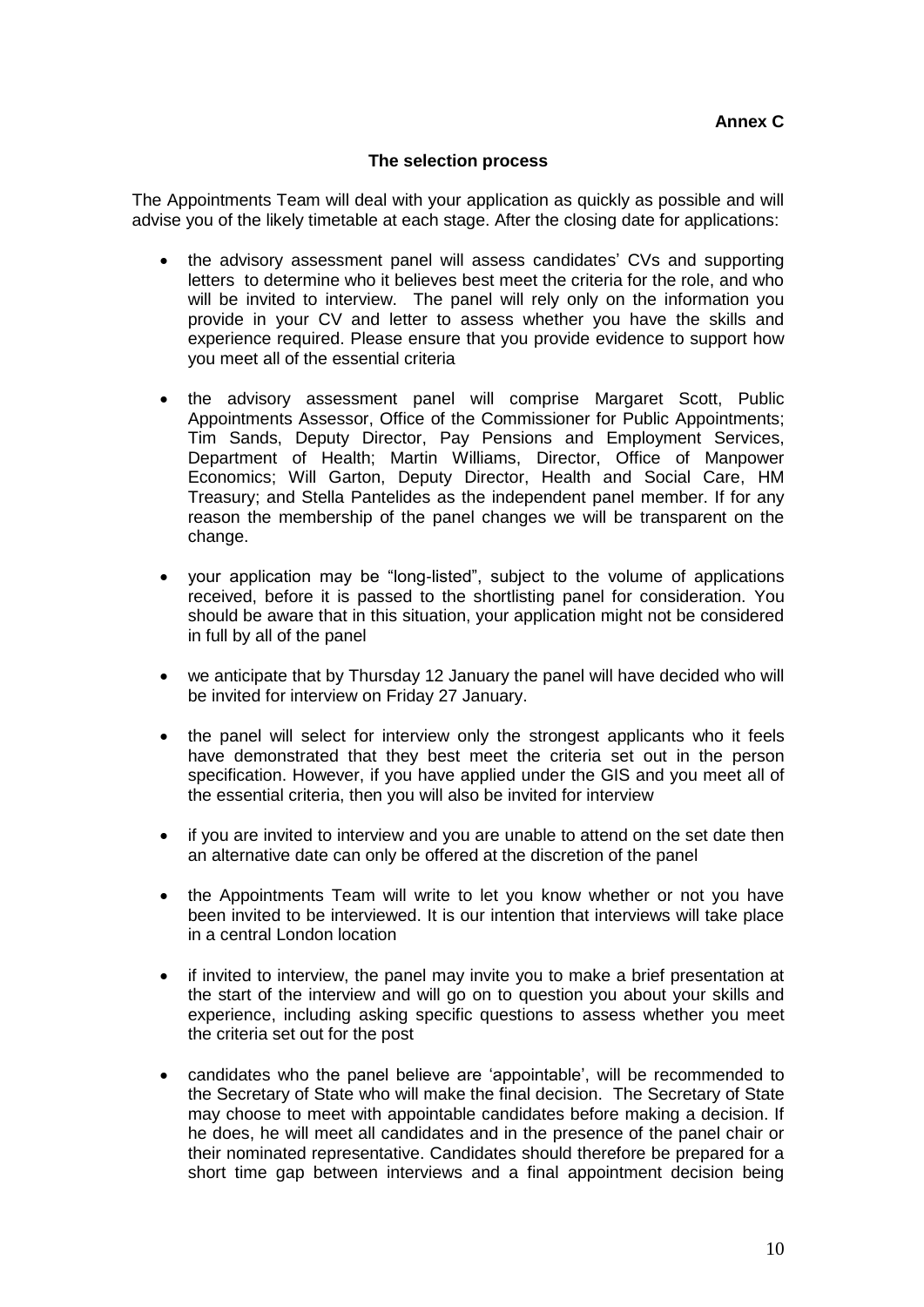made. Candidates who have been interviewed will be kept informed of progress

- if you are successful, you will receive a letter from the Secretary of State appointing you as the Chair of the NHSPRB, which will confirm the terms on which the appointment is offered
- if you are unsuccessful at interview, you will be notified by the Appointments Team. We appreciate it takes a lot of time and effort to apply for roles and that feedback is a valuable part of the process. As a result, the letter will provide the details of who you may approach for feedback on your interview and application, if you so wish
- for further information on how we will manage the personal information that you have provided to us through your application, see Annex D

#### **Queries**

For queries about your application, please contact Alex Staples on 020 7210 2713.

#### **Regulation by the Commissioner for Public Appointments**

The Commissioner regulates and monitors appointments to public bodies to ensure procedures are fair, open and transparent and based on merit. More information about the role of the Commissioner and his Code of Practice is available from [http://publicappointmentscommissioner.independent.gov.uk](http://publicappointmentscommissioner.independent.gov.uk/) 

#### **If you are not completely satisfied**

DH will aim to process all applications as quickly as possible and to treat all applicants with courtesy. If you have any complaints about the way your application has been handled, please contact Charlotte Firth/Lisa Clayton in the Department of Health by emailing [charlotte.firth@dh.gsi.gov.uk](mailto:charlotte.firth@dh.gsi.gov.uk)

If after receiving a comprehensive response from the Department you are still concerned, you can write to the Commissioner for Public Appointments. Please contact:

The Commissioner for Public Appointments 1 Horse Guards Road London SW1A 2HQ

Tel: 0207 271 0849 Email: [publicappointments@csc.gsi.gov.uk](mailto:publicappointments@csc.gsi.gov.uk)